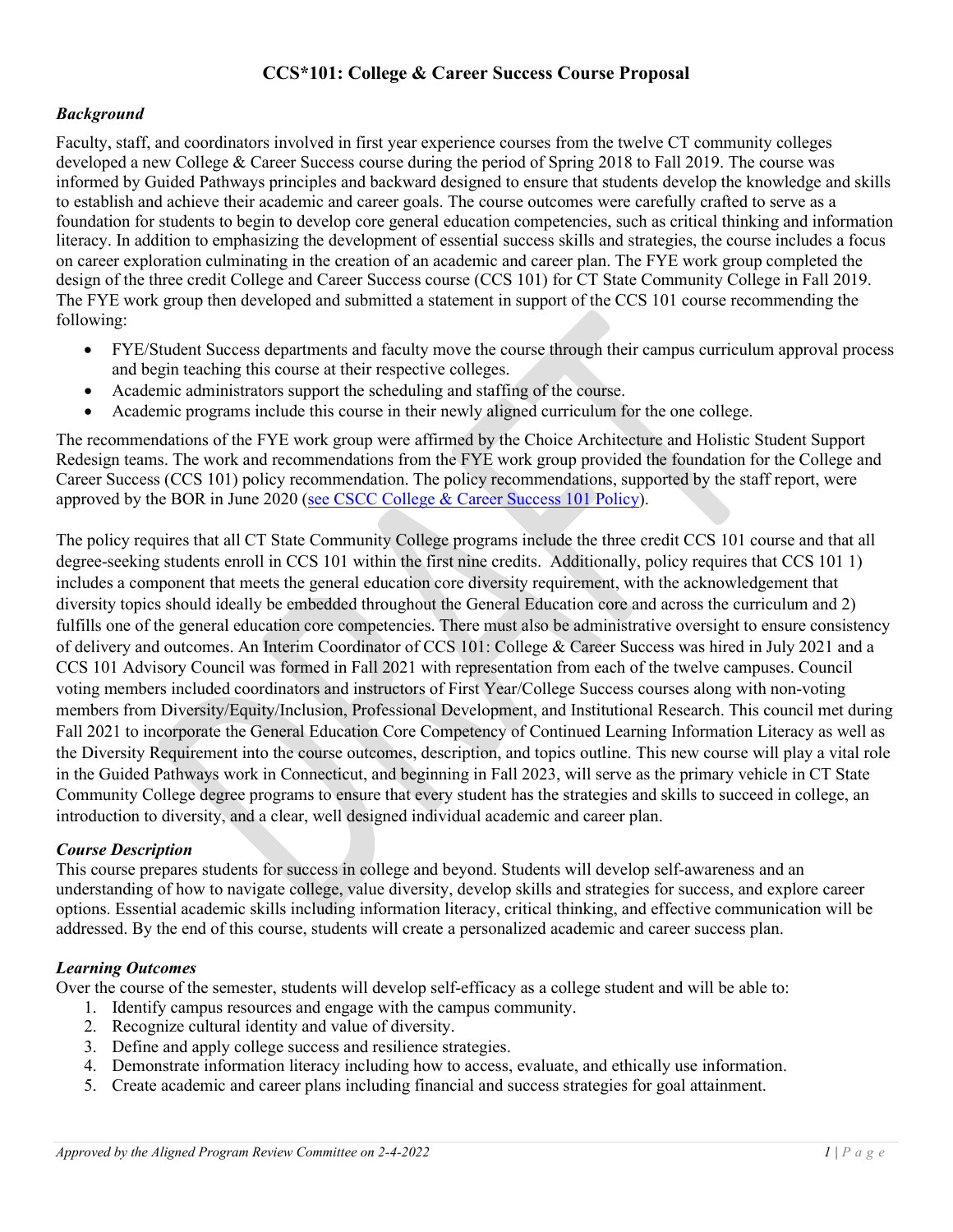## **CCS\*101: College & Career Success Course Proposal**

### *Course Topics Include:*

- **Navigating college**: Purpose, value, expectations of higher education and importance of engaging in and utilizing resources for success (Outcomes 1, 3, 5)
- **Valuing diversity**: Identifying own identity, gaining an awareness and appreciation of differences, valuing differing experiences and perspectives; Defining equity, inclusion, and empathy practices. (Outcome 2)
- **Developing strategies and skills for success:** campus resources and engagement, time management, study skills, information literacy, effective communication. (Outcomes 1, 3, 4)
- **Thriving and practicing resiliency:** Motivation, mind-set, decision-making, well-being, stress management. (Outcome 3)
- **Exploring and choosing a path**: Assessing self including personal strengths, interests, values, and skills to identify and then research career options and relevant academic paths; Setting short- and long-term goals and creating academic and career plans with financial and success strategies to attain goals. (Outcomes 4, 5)

### *Course Topics with Detailed Learning Objectives:*

### • **Navigating college**

- o Describe the value of higher education, including the importance of GeneralEducation requirements and specific knowledge and skills gained from higher education; explain accreditation.
- o Explain economic impact of earning credentials in higher education (employability and earnings).
- Outline college expectations versus high school, share strategies and characteristics of a successful college student.
- o Evaluate student needs and identify resources relevant for individual success.
- Describe the value of engagement in college and extracurricular activities (student clubs, internship opportunities, volunteer opportunities, etc.)
- o Demonstrate how to interact and communicate effectively with professors (including in-class, through email, and during office hours).
- o Access and utilize relevant and essential college technological tools such as the learning management system (Blackboard), myCommNet, etc. and review how to use them effectively.

### • **Valuing diversity**

- o Develop self-awareness through examination of identity, personal biases, and assumptions; identify ways diversity exists.
- o Describe definitions, practices, and behaviors to manage diversity which may include inclusion, empathy, and equity.
- o Share differences and discuss importance of diversity in college community, chosen career, and larger world context.
- o Describe importance of valuing different perspectives and relation to critical thought and intellectual open-mindedness in college and beyond, which may include conversation on civil discourse.

### • **Developing strategies and skills for success**

- o Prioritize activities (including personal, academic, and work responsibilities) using self- and timemanagement strategies. Explain strategies to avoid procrastination and effective planning tools to optimize time for success.
- o Practice active reading strategies for academic texts (e.g., previewing, annotating, and reviewing).
- o Identify and apply note-taking strategies appropriate to context (while reading, preparing for assignments, and during class).
- o Differentiate study techniques demonstrated to be effective (distributed practice, self- testing) from those not supported by evidence (highlighting, passive rereading) and practice the former.
- o Demonstrate interpersonal competence by effectively communicating and working with others including professors and career professionals.